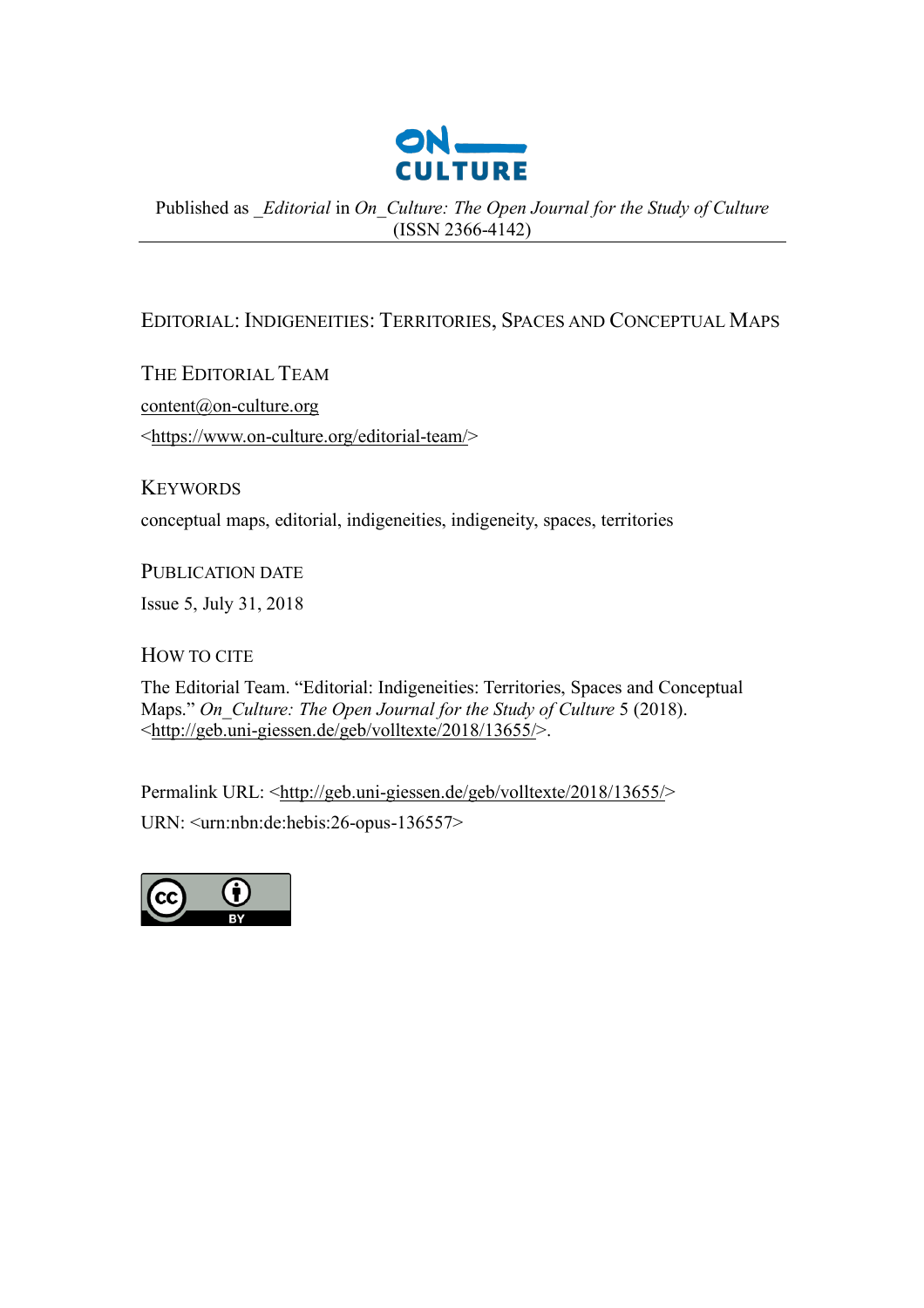## Editorial: Indigeneities: Territories, Spaces and Conceptual Maps

The notion of indigeneity has been met with increasing interest over the last few years within the study of culture, due to its analytical potential as a research concept that stands at the core of the expanding field of Indigenous Studies. Indigeneity is also most fundamentally a form a personal or communal self-identification, informing struggles for socio-political, judicial, and cultural recognition. Such politicization underlies the category's controversial nature as well as its potential for disrupting and correcting preconceived notions, situations of injustice, and forms of discrimination.

This special issue of *On Culture* aims to discern and question commonalities as well as fissures between various forms of and theoretical approaches to indigeneity. The plurality of *indigeneities* thus necessarily informs this issue's interdisciplinary approach, which includes diverse disciplines, regions, and periods. A major question raised throughout is how positionality affects indigeneities — or: who speaks, from where, and whose voices can or cannot be heard. [Julian Reid'](http://geb.uni-giessen.de/geb/volltexte/2018/13660/)s \_*Essay* takes a critical look at the construction of *indigeneities* through the concept of dispossession so prevalent in Indigenous Studies. Dispossession refers, for one, to the historical experience of dispossessed indigenous people that, for instance, did not legally own the land they inhabited. Reid also suggests that discourses of dispossession often entail a normative assumption in contemporary Western liberal thought that reaching a state of dispossession, with dispossessed peoples as role models, as an alternative, better way of being. Reid disapproves of such dispossession eulogies and calls upon humans to free themselves from the regimes of power underlying any form of dispossession and reclaim autonomy and self-possession for themselves.

Along the same lines, this issue implicitly asks whether there are different forms of indigeneity that vary according to a given group's region of origin, its specific histories, and its experiences with colonialism, thus prompting the pluralization of indigeneity. [Diana C. Rose and Sne](http://geb.uni-giessen.de/geb/volltexte/2018/13659/)žana Vuletić's \_*Article* explores this question with regard to the decolonialization of Western notions of time and history in the case of two indigenous communities. Analyzing Igbo Anglophone writer Chinua Achebe's deployment of narrative time in his novel *Things Fall Apart* and the visual strategies of contemporary Maya artists to represent their ancestral philosophies of coexisting temporalities, the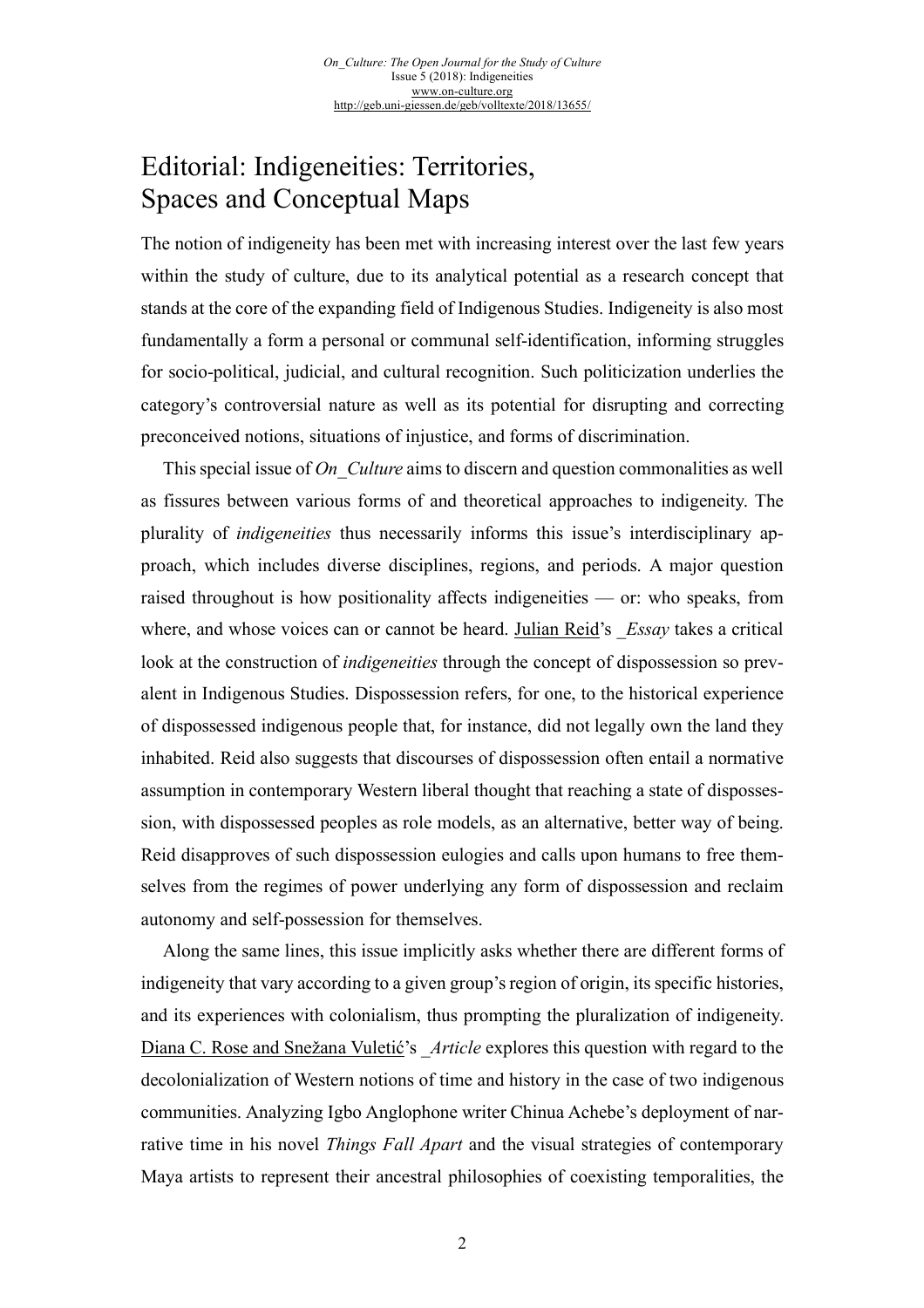authors successfully locate the respective groups' efforts to challenge normative accounts of time and history.

The increasing interest in Indigenous Studies has been posited as a challenge to the historical complicity of disciplines such as Cultural Anthropology and Comparative Literature with projects of imperial subjugation. Such upheavals within the humanities and social sciences question the extent to which indigeneity is a product of these same disciplines. Overlaps as well as divergences amongst approaches including Post- and Decolonial Studies can be traced in this criticism of academia's colonial roots. [Mario](http://geb.uni-giessen.de/geb/volltexte/2018/13658/) [Ricca'](http://geb.uni-giessen.de/geb/volltexte/2018/13658/)s *Article* takes this meta-critique much further by asking how far (and towards which groups) an identification with indigeneity can be extended. Is indigeneity tied to geographical and historical origins — a supposed duality between "West" and "the rest" —, or are other factors at play?

As one common denominator, indigeneities can be perceived in specific historical connections between communities and territories. Struggles over indigenous groups' traditional lands and rights are and have been shaped by such territories' spiritual and cultural significance — with the destruction of ecosystems irreversibly severing ties of ritual and cosmic significance. [Andrew Dietzel](http://geb.uni-giessen.de/geb/volltexte/2018/13656/) discusses in his \_*Article* the entanglements of indigenous cultural identity and geographical territory in a historical account of the Haudenosaunee (Six Nations or Iroquois) struggle for border-crossing rights between the U.S. and Canada, specifically through close examination of Tuscarora chief Clinton Rickard's fight for freedom of movement and recognition of Haudenosaunee sovereignty.

Native resistance to territorial appropriation can be traced back to the beginnings of European colonialism in the Americas. It remains highly topical, with activism against extractivist projects connected to global capitalist expansion often being led by indigenous groups — be it in the highly publicized protests against the Dakota Access Pipeline in the US or in the ongoing resistance to extractivism in the larger Amazon region, to name but two recent examples. These continuing conflicts also provide a perspective on how difference is produced and maintained: by indigenous people and their international allies, as well as by the governments or corporations they struggle against.

The plurality of indigeneities is not only evident in historical specificity, but also in different spatio-temporal configurations, cosmologies, and ways of knowing. Indigenous ontologies have been posited as alternatives to "Western" ontologies and ways of